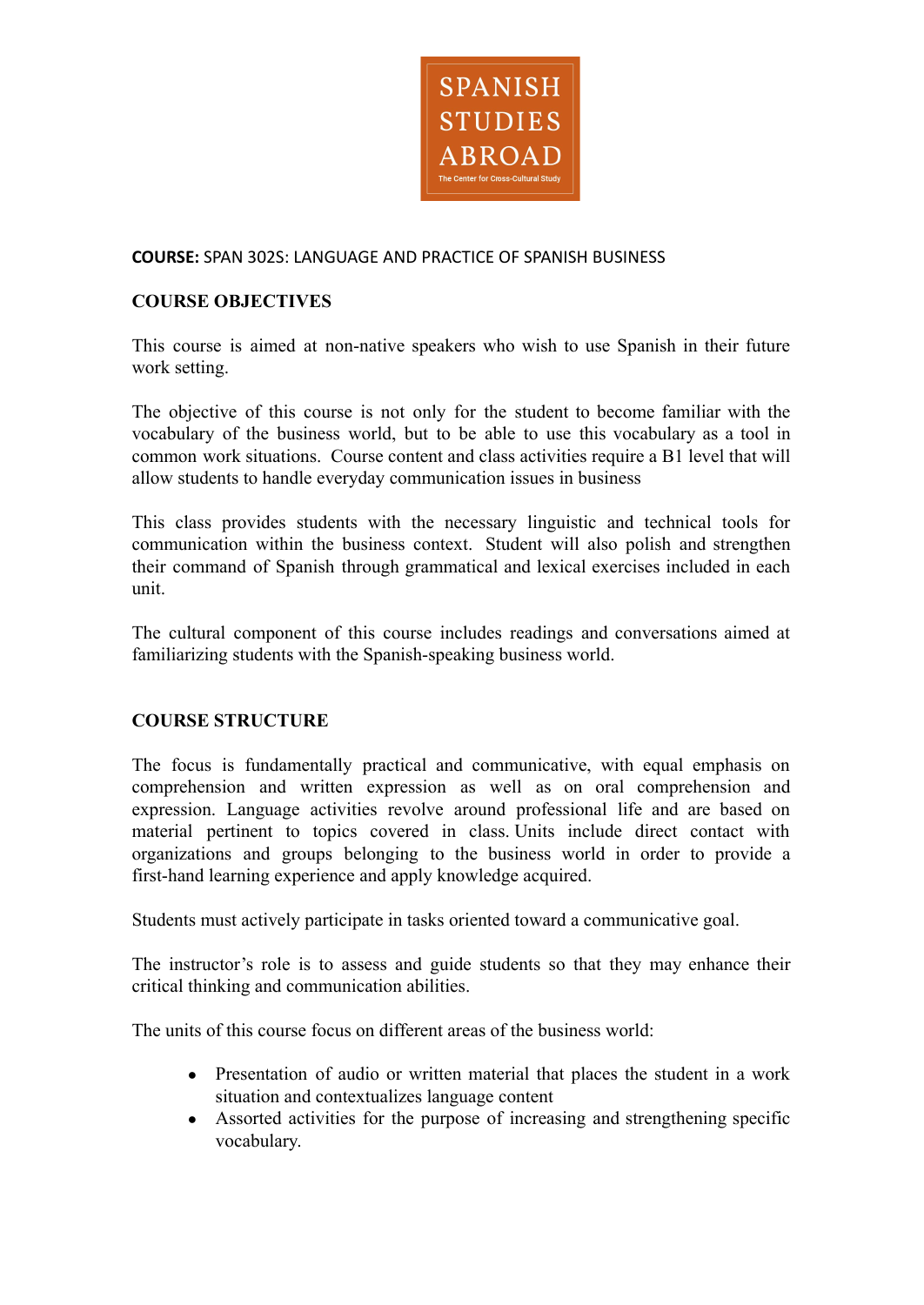

- Controlled oral activities performed in pairs or small groups, along with more open-ended activities (role play, debates, interviews, etc.)
- Activities utilizing reading material (press, announcements, telex, notes, etc.), which will serve as a springboard for debates.
- Activities requiring students to write various types of text (letters, memos, resumés, etc.).
- Review of basic grammatical usage.

# **BIBLIOGRAPHY**

Andersen, A. Diccionario Espasa: Economía y Negocios. Madrid: Espasa, 1998.

Centellas Rodrigo, A. Proyecto en... Español comercial. Madrid: Editorial Edinumen, 1997.

- De Prada, M. y M. Bovet. Hablando de negocios. Madrid: Ed. Edelsa Edi, 1992.
- Del Valle, J y J.L. Gómez de Agüero. Economía y organización de empresas. Madrid: McGraw-Hill, 1994.
- Felices, Ángel et ali. Cultura y negocios. Madrid: ed. Edinumen, 2010.

Gómez de Enterría, Josefa. Correspondencia comercial en español. Madrid: SGEL, 2007.

- Lozano Irueste, J.Mª. Diccionario Bilingüe de Economía y Empresa. Madrid: Edic. Pirámide, 1989.
- Muñiz González, R. Marketing hoy (Marketing, Gestión comercial, Atención al cliente). Madrid: Centro de Estudios Financieros, 1996 (2ª Edición).
- Sabáter ML, E. Martín Peris y M. Bosch. Hablemos de negocios. Madrid: Ed. Alhambra Longman, 1992.
- Silveiro, M. y C. Baldwin. Cómo dominar la economía empresarial: Introducción general a la economía empresarial. Madrid: Editorial Playor, 1989.

Tamames, R. Y Gallego S. Diccionario de Economía y Finanzas. Madrid: Alianza Editorial, 1996.

<http://www.avueltasconele.com/category/espanol-de-los-negociosbusiness-spanish/>

<http://www.mansioningles.com/vocabulario62.htm>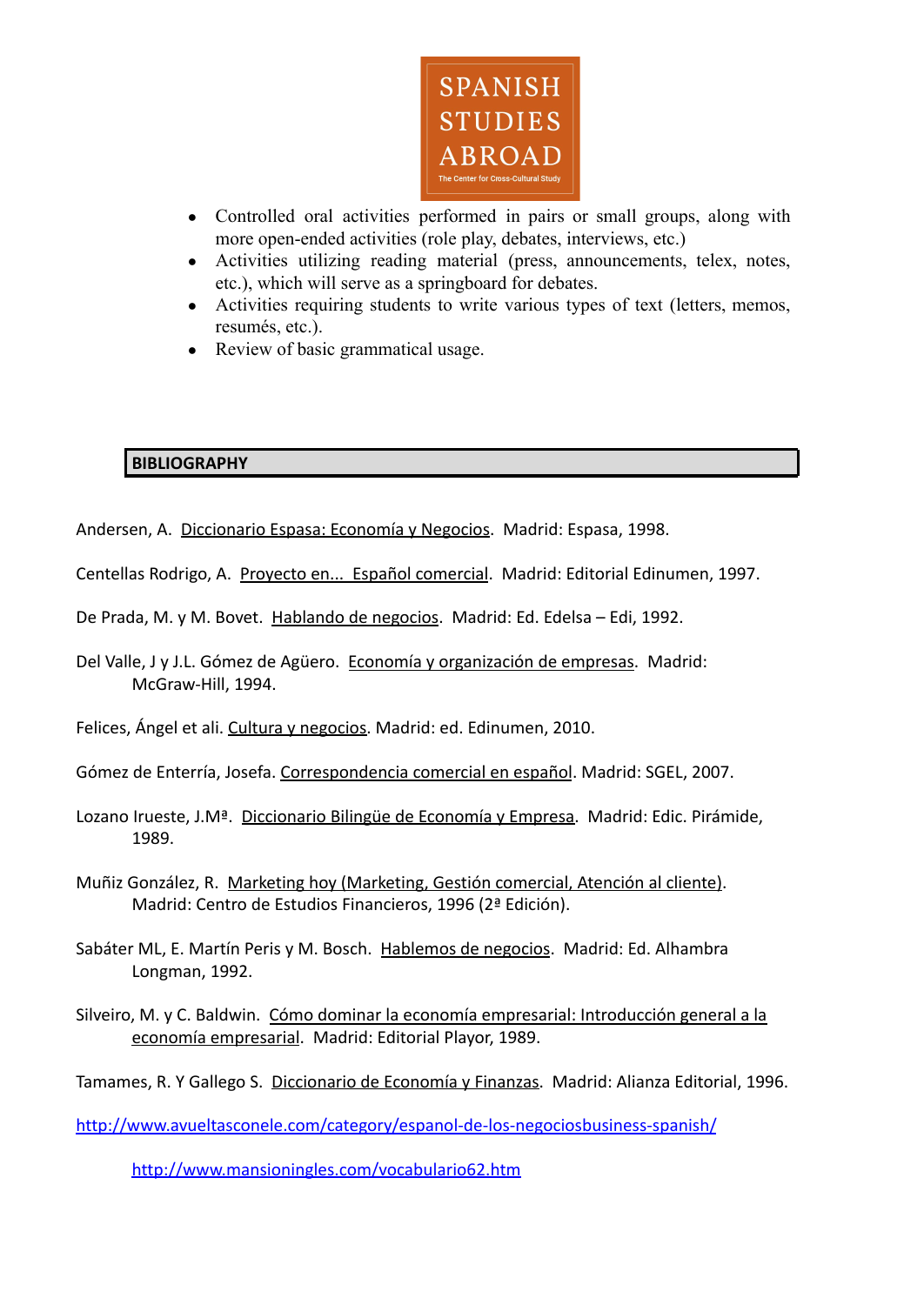

# **TEXTBOOK**

### CURSO DE ESPAÑOL PARA LOS NEGOCIOS. Materiales de clase. VERANO 2019

On the first day of class, information will be provided on how to acquire the textbook.

## **EVALUATION**

**Attendance is required**. An unexcused absence will lower the participation grade 10 points. Punctuality is likewise crucial to the participation grade. The use of cellphones in class is expressly forbidden and will negatively affect the participation grade.

During the course, a **test** will be administered in order to evaluate knowledge of material covered up to that date (see specific plans).

The **final exam** will encompass all material studied in the course

In accordance with the *Writing Program,* students must write several **compositions** on topics assigned by the instructor. These assignments will be revised using symbols and returned to students so that they may voluntarily make the necessary modifications. Papers must be typed in Word with a 12-point Arial font, double-spaced in order to facilitate correction.

| Participation             | 20% |
|---------------------------|-----|
| <b>Test</b>               | 15% |
| <b>Final exam</b>         | 25% |
| <b>Oral presentations</b> | 10% |
| <b>Compositions</b>       | 30% |

### **0. OTHER REQUIREMENTS**

During the course students must complete the following assignments: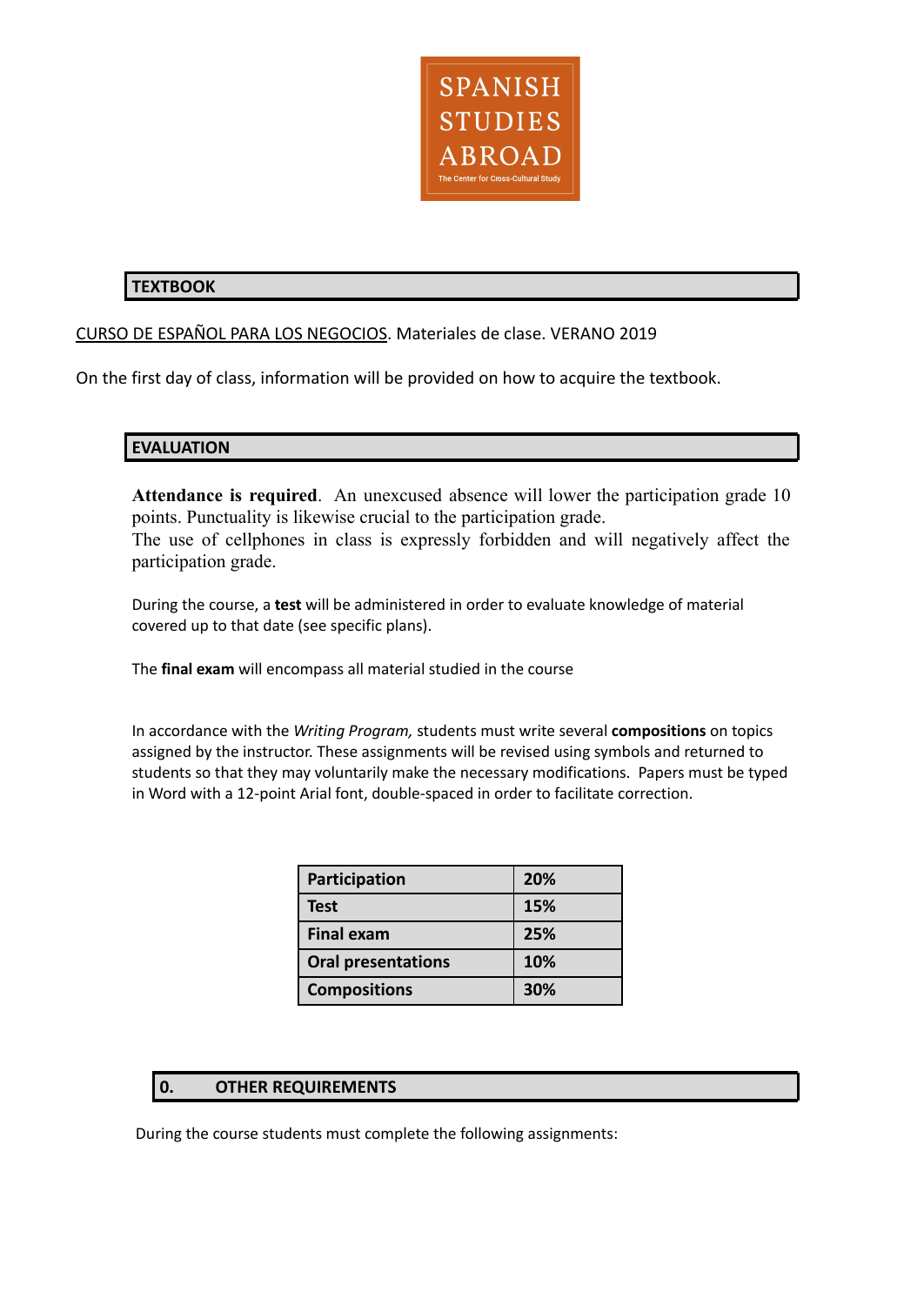

- 1. several **compositions** on specific topics to be explained in class (business letter, introduction letter + resumé, report and advertisement)
- 2. **online research** on Spanish businesses for the class presentation.

There will be a series of **mandatory** activities and field trips:

- Visits to businesses in the Arenal quarter and the historical center (date to be announced during the course calendar)
- Visit to businesses in your neighborhood (Wednesday, June 3)
- Visit to a Sevillian business: Basilippo (Monday, June 17)
- Visit to the Cathedral of Seville
- Visit to the Alcázar
- Visit to the Roman ruins in Itálica

The dates of these last activities will be announced on the Center's bulletin board.

# **0. TOPICS**

| <b>Dates</b> | <b>Date/Activity Planned</b>                                                                                                                   |
|--------------|------------------------------------------------------------------------------------------------------------------------------------------------|
| Day 1-4      | <b>UNIT 2: Entering a business</b><br>Learning to market oneself<br>Job openings<br>The job interview<br>Choosing a company<br>Film: El Método |
|              | Grammar: Ser/estar<br>Gathering information on MERCADONA, INDITEX and EL CORTE<br><b>INGLÉS</b><br><b>COMPOSITION 1: The Business Letter</b>   |

| Day 5-8 | <b>UNIT 4: Consumers and products.</b><br>Types of consumers<br><b>Product characteristics</b><br>• Loyalty marketing strategy<br>• Grammar: Por/Para<br>• CHOCOLATES VALOR |
|---------|-----------------------------------------------------------------------------------------------------------------------------------------------------------------------------|
| Day 9   | Field trip to Basilippo. We will leave CC-CS.                                                                                                                               |